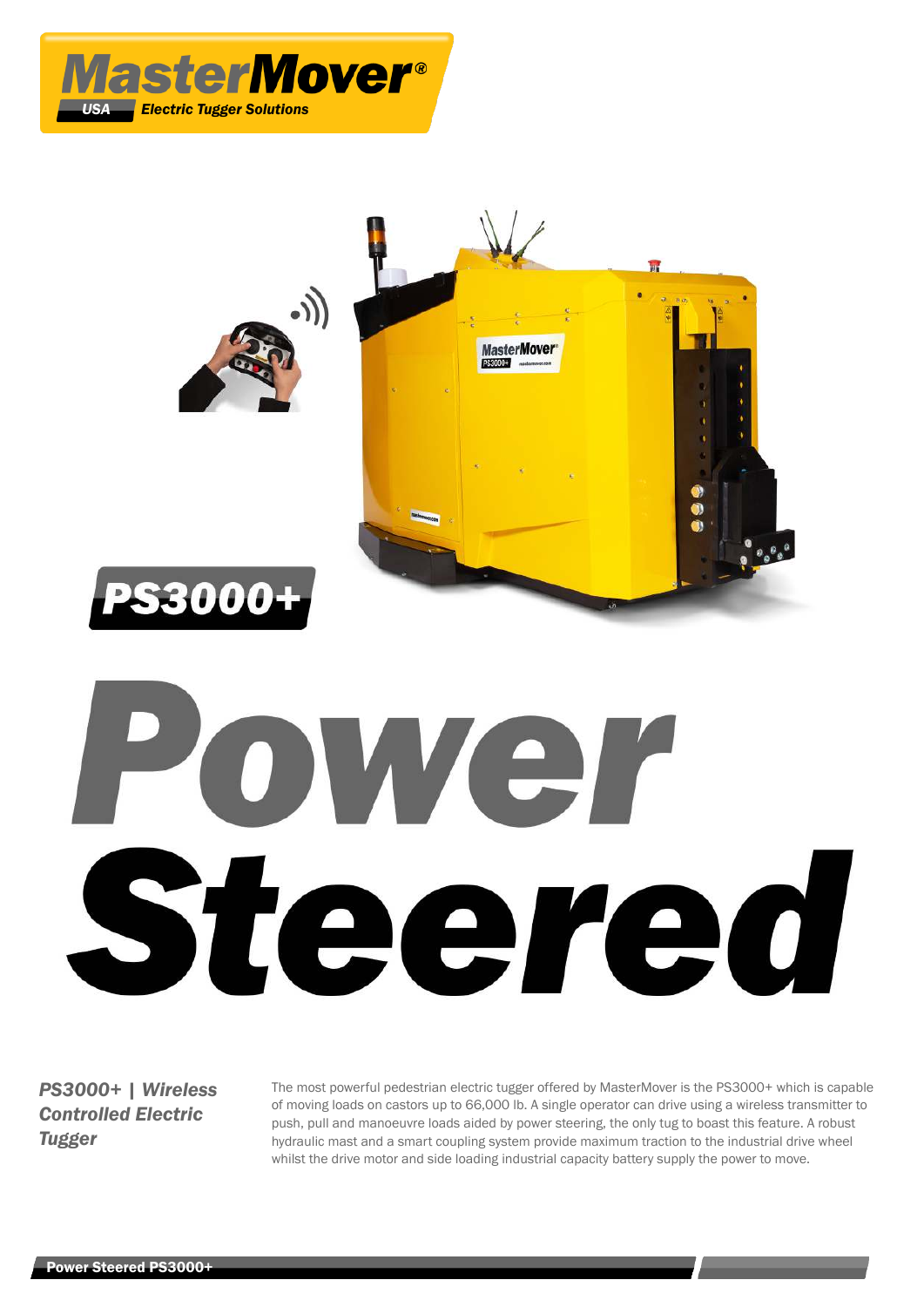# **Industries** Suitable for use in a wide range of applications and sectors

Automotive and Commercial vehicles

- Complete wireless control
- Hydraulic weight transfer
- Interchangeable batteries

Automotive and Commercial vehicles

**KeyBenefits** 1 year full guarantee



Construction and Mining Equipment

- Up to 66,000 lb load capacity
- Self adjusting hydraulics
- FEA tested steel chassis





**SafetyFeatures** See our website for full technical details



Self adjusting castor guard Emergency stop





Warning horn

# **MaxLoadWeight** See our website for full technical details



\*"Maximum load weight" is only a recommendation that we arrive at by estimating rolling resistance. Your environment and wheel type may affect this figure which is why we carry out a detailed technical evaluation on every project. All of our calculations include a "safe work load" factor to ensure safe operation in all circumstances.

# *ProductDimensions*

#### Power Steered PS3000+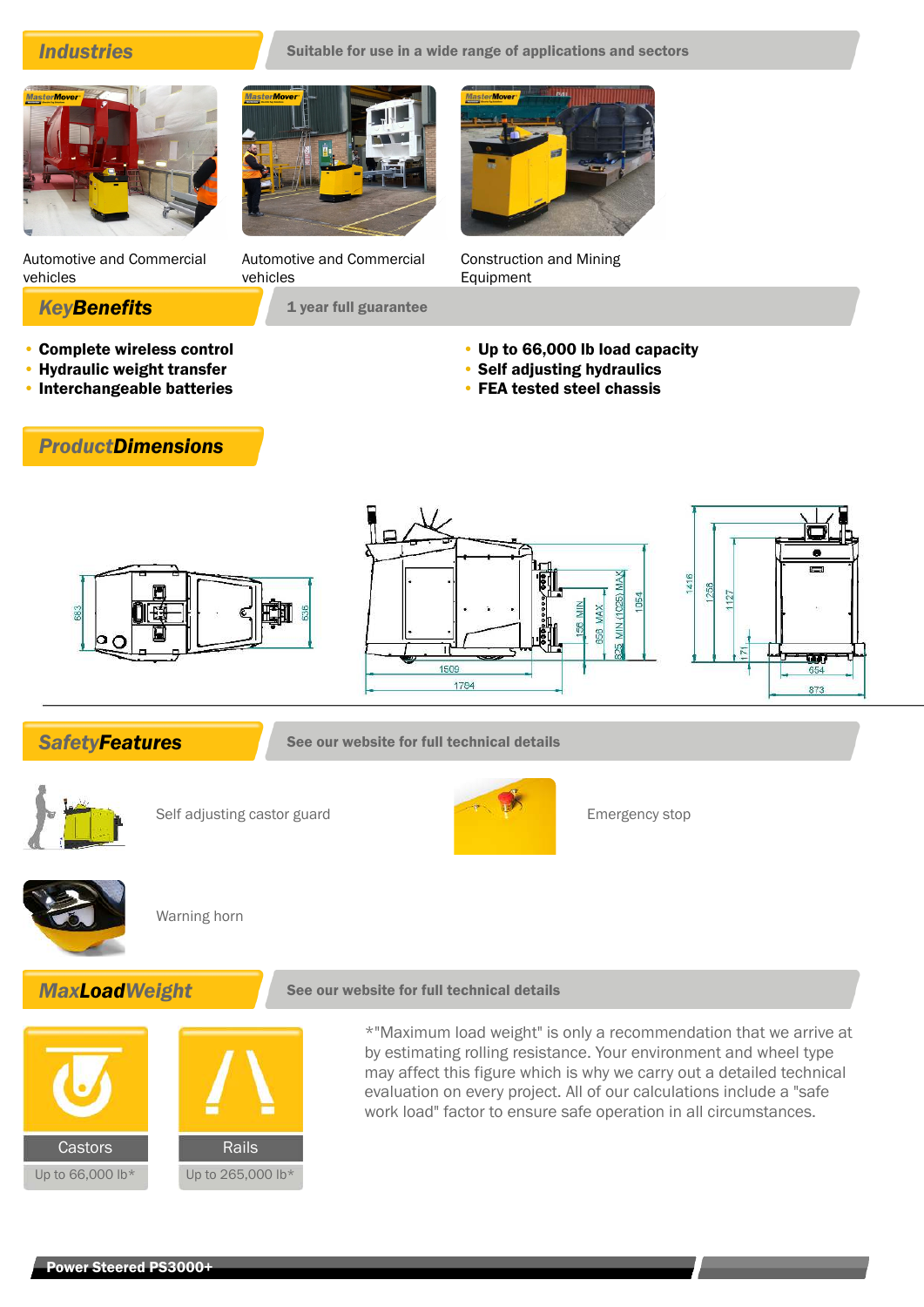| <b>Identification</b> |  |  |  |  |  |  |  |  |  |  |  |  |
|-----------------------|--|--|--|--|--|--|--|--|--|--|--|--|
|-----------------------|--|--|--|--|--|--|--|--|--|--|--|--|

| Product code                      | PS3000+         |
|-----------------------------------|-----------------|
| Recommended load weight - Castors | 66100 lbs       |
| Recommended load weight - Rails   | 264600 lbs      |
| Machine weight including battery  | 2800 lbs        |
| Drive type                        | Electric AC     |
| Parking brake                     | Electromagnetic |
| Drive wheel type                  | Polyurethane    |
| Drive motor power                 | 5 kW            |
| Variable machine speed            | $0-3.7$ mph     |
| Ingress Protection                | <b>IP44</b>     |

#### Battery options

Battery pack - sealed - 120Ah 48V - interchangeable

#### Charging options

Charger - external - 20A 48V - 85V-265V Charger - internal - 20A 48V - 85V-265V Charger - battery station - 20A 48V - 85V-265V

#### Additional equipment

| Option - single battery transportation trolley |
|------------------------------------------------|
| Option - status light                          |
| Option - lifting and anchoring points          |
| Option - on board camera                       |
| Option - battery protection system             |
| Option - remote wireless E-stop - 1 machine    |
| <b>Male coupling options</b>                   |
| Coupling - male - combi - extra large          |
|                                                |

### Female coupling options

Coupling - female - extra large